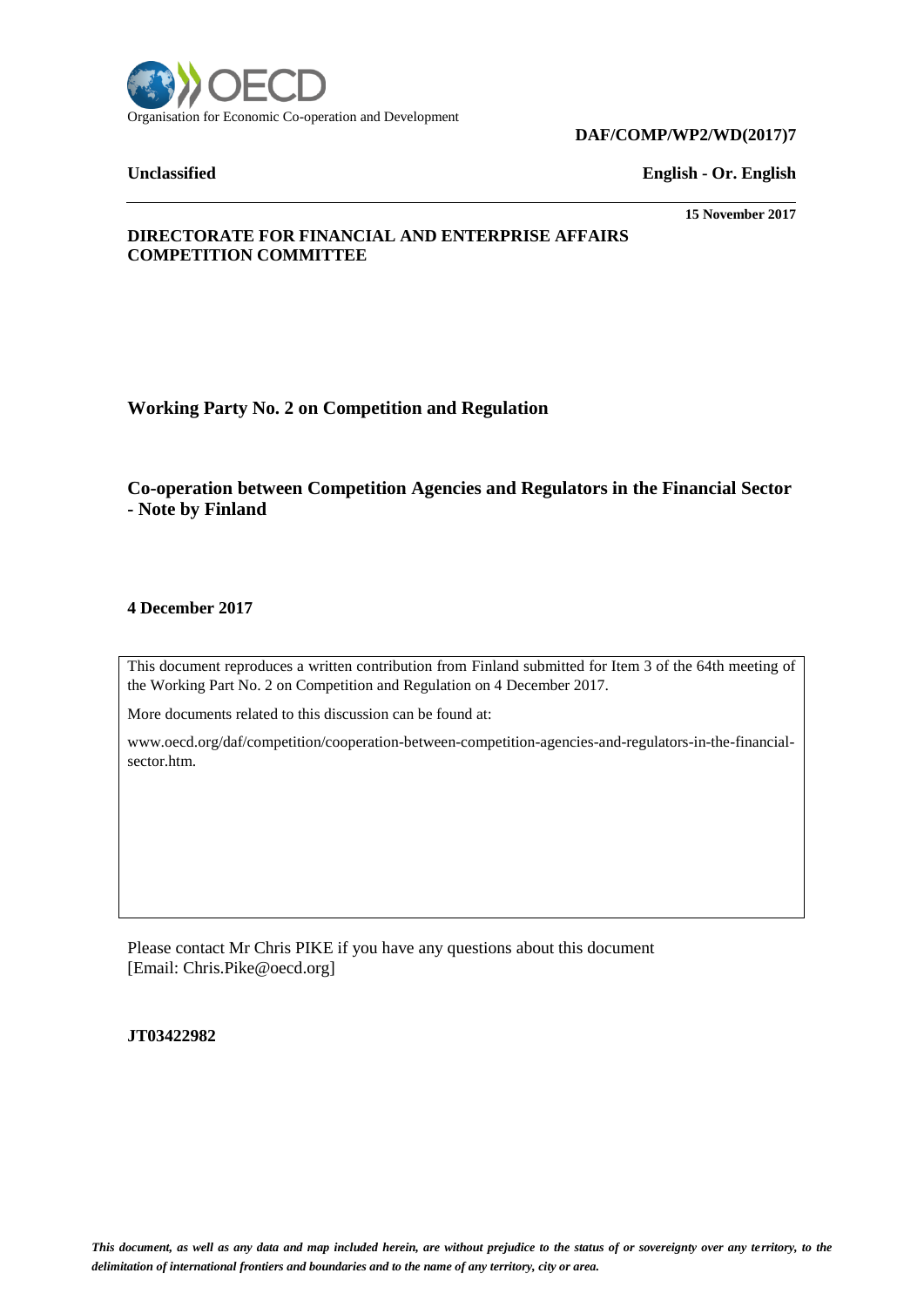# *Finland*

1. The aim of the OECD roundtable is to identify – as the background paper notes an appropriate regulatory and competitive framework for the financial sector. This paper explains how the Finnish competition authority and financial market regulator have cooperated in seeking for the 'appropriate' regulatory and competitive framework.

2. For Finland, the 2008 financial crisis was not the decisive milestone for building an appropriate framework. The foundations for the co-operation between financial and competition authorities were established before that crisis. Due to this, our contribution takes a bit longer perspective, beyond the 2008.

# **1. Powers to apply competition rules**

3. As OECD notes, after the 2008 financial crisis, there are more and more claims that financial institutions should be regulated 'more strongly' to preserve the stability of banking sector. For many, the 'stronger regulation' policy can also mean demands for less efficient competition policy.

4. In Finland, the enforcement and regulatory system in the financial sector is quite clear. The Finnish Competition and Consumer Authority (FCCA) is exclusively and independently responsible for competition law enforcement in antitrust cases and mergers in banking and financial services.<sup>1</sup> In cases which have or may have a trade effect between EU members states, the competition arm of EU Commission (DG Competition) is empowered as well. Both EU competition rules and national competition law are fully applicable to banking and financial services. Competition rules apply in the same manner as to other economic sectors.

5. The role of financial regulator in competition law enforcement is a consultative one but still very important. Before the FCCA takes any major enforcement actions or decisions in financial or banking sector, it consults also the financial regulator about the matter. This very practical way of cooperation dates to 1998. Before that the competition law enforcement was shared between competition authority and financial regulator. They were both empowered to apply the competition law. But after the 1998 competition law amendment, the financial authority has had only a consultative role in the enforcement of competition law. The actual enforcement of competition rules was given to the competition authority only.

6. Why this change? One aspect for the 1998 competition law amendment related to the stability tasks of the financial regulator. The preambles of the 1998 law argued that there is at least potentially a tension between the tasks to safeguard stability in the financial markets and the tasks to safeguard competition. This 'potential tension' was not the major reason for the law amendment, but an aspect in any case. The key reason behind the change was that authorities could cooperate without shared powers in competition law enforcement; only one of them having the role of competition authority. But for the competition authority, it was important to guarantee that financial regulator's sectoral expertise was available also in the future.

<sup>1</sup> In the following of this contribution, insurance services and pension funds are not included. Therefore, the focus is mainly on 'pure' financial and banking services.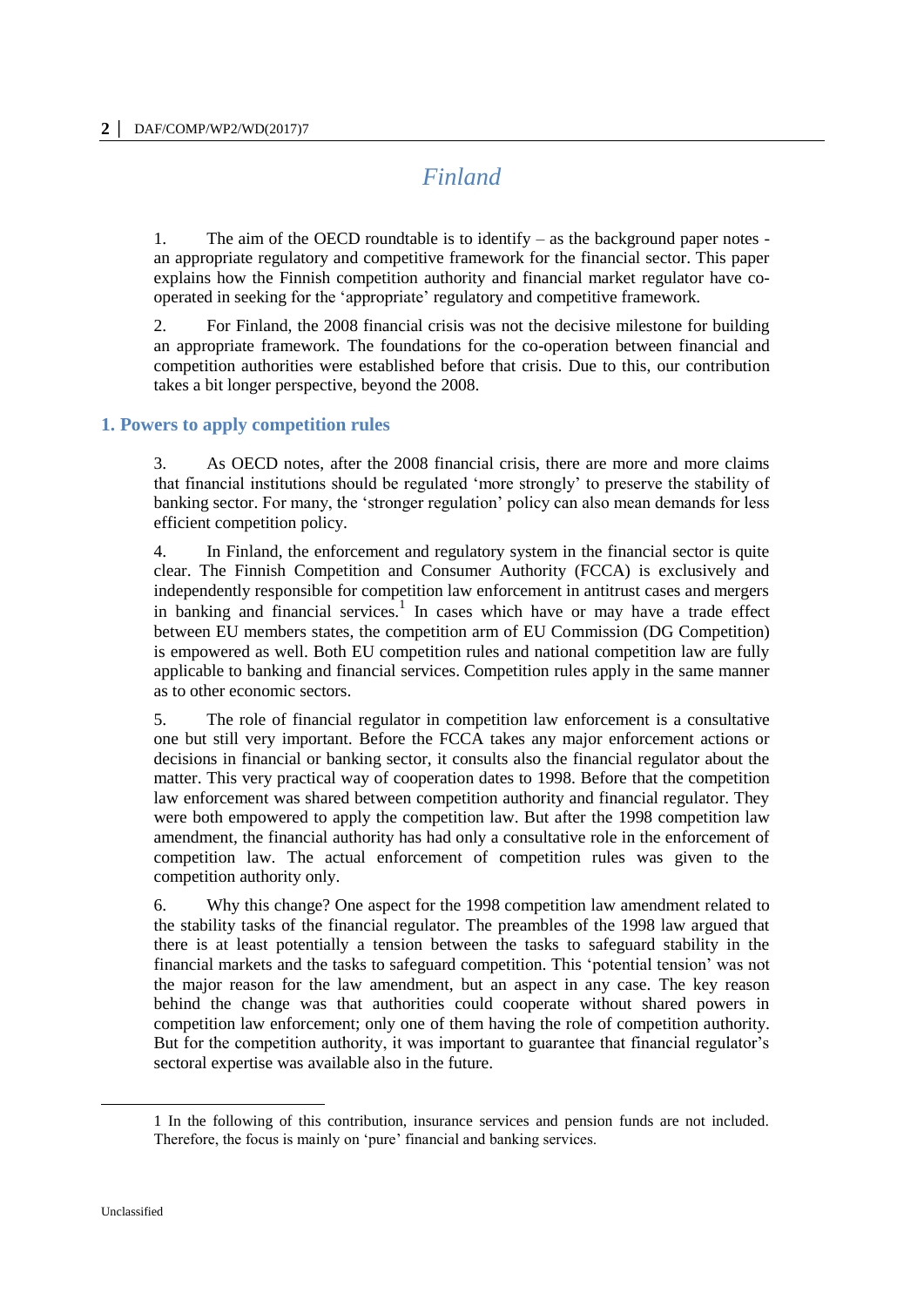7. Basically, the changes in the law confirmed what was the state-of-play already in practice: a good and transparent co-operation between financial regulator and the competition authority. This basic situation and mentality has not changed since 1998.

8. The current roundtable is about stability and competition. This theme has strong links to a question whether competition enforcement should be 'softened' to guarantee stability in the banking markets? In terms of the Finnish markets, this question is problematic not least because the financial and banking markets are quite concentrated.

9. Generally, an Herfindahl-Hirschman Index (HHI) below 1500 - defined as the sum of the squares of the market shares of all firms within the industry – signals a competitive marketplace. Values between 1500 and 2500 indicate low or moderate concentration and an HHI index above 2500 signals high concentration in the markets. Among the Finnish credit institutions, the HHI value is in the range of 2500-3000.<sup>2</sup> Although, market concentration does not automatically mean weak competition, high market concentration is an influential factor that a competition authority need to consider when building the theory of harm in an individual case.



10. The FCCA, being the national competition authority, has naturally a standpoint that competition is important in banking, and not least because of the high concentration levels of the industry. This does not mean that FCCA would not value stability in banking markets. Banks certainly have unique characteristics which make them more vulnerable to instability than firms in other sectors. Competition authorities should care about banks vulnerability, acknowledge this and take it seriously.<sup>3</sup>

11. As an example of this, when competitive markets encourage efficiency, less efficient firms will have incentives to become more efficient. But if that does not happen, they will suffer economic consequences. Ultimately, they must close their business and exit the financial markets. In this situation, competition authorities may have

 $\overline{a}$ 

<sup>2</sup> Note that these indicators are calculated on a non-consolidated basis, meaning that banking subsidiaries and foreign branches are considered to be separate credit institutions.

<sup>3</sup> For example, banks are vulnerable to runs or panics. The problem is that clear majority of banks' liabilities are liquid deposits, redeemable upon demand, whereas their assets are illiquid loans. Thus, if all depositors tried to withdraw their deposits at the same time, a bank would face serious problems in meeting its obligations to its depositors. Banks can also be susceptible to instability because they are often linked through inter-bank commitments. The failure of a bank (in this interbank chain) can lead to the decline in the value of the assets in another bank, sufficient to induce its failure.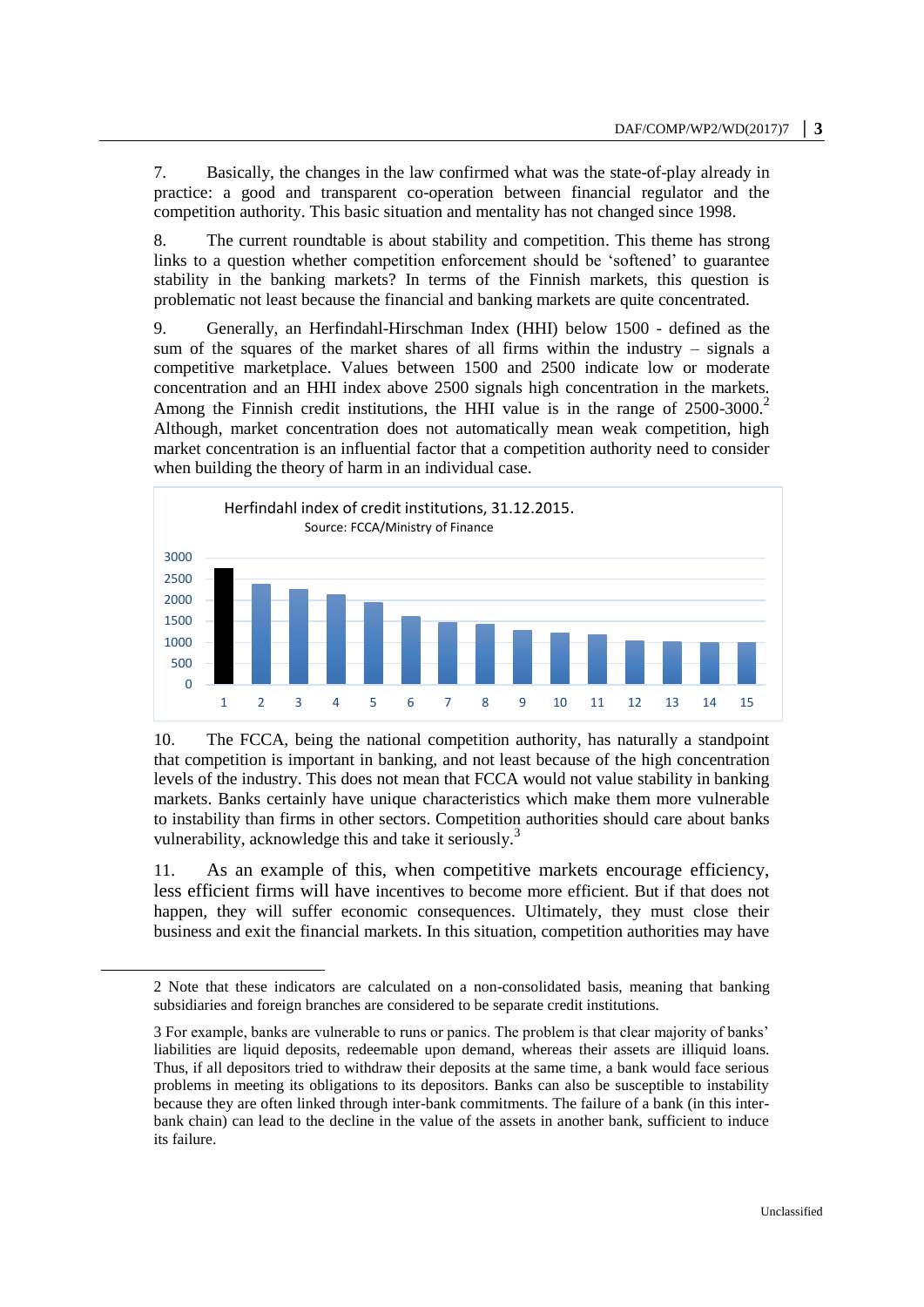#### **4 │** DAF/COMP/WP2/WD(2017)7

to recognize that the exit process must take place in an orderly way. In other words, that the exit process guarantees appropriate also consumer protection and does not threaten financial stability. During the Finnish banking crisis in 1990s, one of largest banks collapsed. The competition authority gave to the remaining banks a six months permission not to acquire customers from other banks. The reasoning for this very exceptional decision was to ensure that exit process after the bank's collapse proceeds smoothly and does not further destabilize the banking sector. The cooperation authority monitored firmly that after six months the situation returned to normal.

# **2. Stability or competition – right question?**

12. Eventually we come to the question whether 'less competition' is a solution for a more stable banking? Is competition a problem for banking stability?

13. The academic literature, both theoretical and empirical, is not conclusive about whether competition reduces stability or increases it. During the 1980s especially, the view was that competition worsens stability. Intense competition was favouring excessive risk taking on the asset side and thus leading to a higher likelihood of individual bank failure. More recent studies point out that competition may be beneficial for banks' stability. Competition may increase banks' incentives to behave prudently, and not to take excessive and uncontrollable risks especially if government's bail out policy is not available.

14. The way FCCA reads the analysis from the 2008 crisis, conclusion seems to be that other factors than 'too much competition' led to the 2008 financial crisis. The crisis was result from insufficient regulation of the financial markets. Factors like loose monetary policy and weak regulatory and institutional frameworks and other regulatory failures were behind the crisis. If this standpoint is accepted, it is difficult to argue that 'less competition' should be the lesson from 2008 financial crisis.<sup>4</sup> Strengthening of prudential regulation would be a more adequate response, rather than a relaxation of competition policy.

15. Finland experienced a severe banking crisis already in the 1990s. Based on that crisis, the FCCA can argue that 'softening' competition is not the right way forward. With competition, efficiency becomes a factor in the markets. When financial institutions are more efficient, they should be less vulnerable in the event of a financial crisis. This way effectiveness – through competition – should increase stability in the financial markets. A cost-efficient bank and financial institution can surely meet turbulent times in the sector with more confidence than the one which has lost its cost-effectiveness.

16. Given that Finland is part of the euro currency area, many of the new post-2008 crisis regulations are part of wider EU-level policy.<sup>5</sup> This way, the new prudential

5 For the European system of financial supervision, see eg. http://www.finanssivalvonta.fi/en/EU\_Supervision/Pages/Default.aspx

 $\overline{a}$ 

<sup>4</sup> Previous OECD roundtables demonstrate that in countries, where financial liberalization was made without adequate changes in the regulatory and supervisory frameworks, the situation caused stability problems. This as well speaks in favour of the following policy: to promote stability in the banking sector, the best solution seems to be to design and apply better regulation, not to restrict competition in the sector.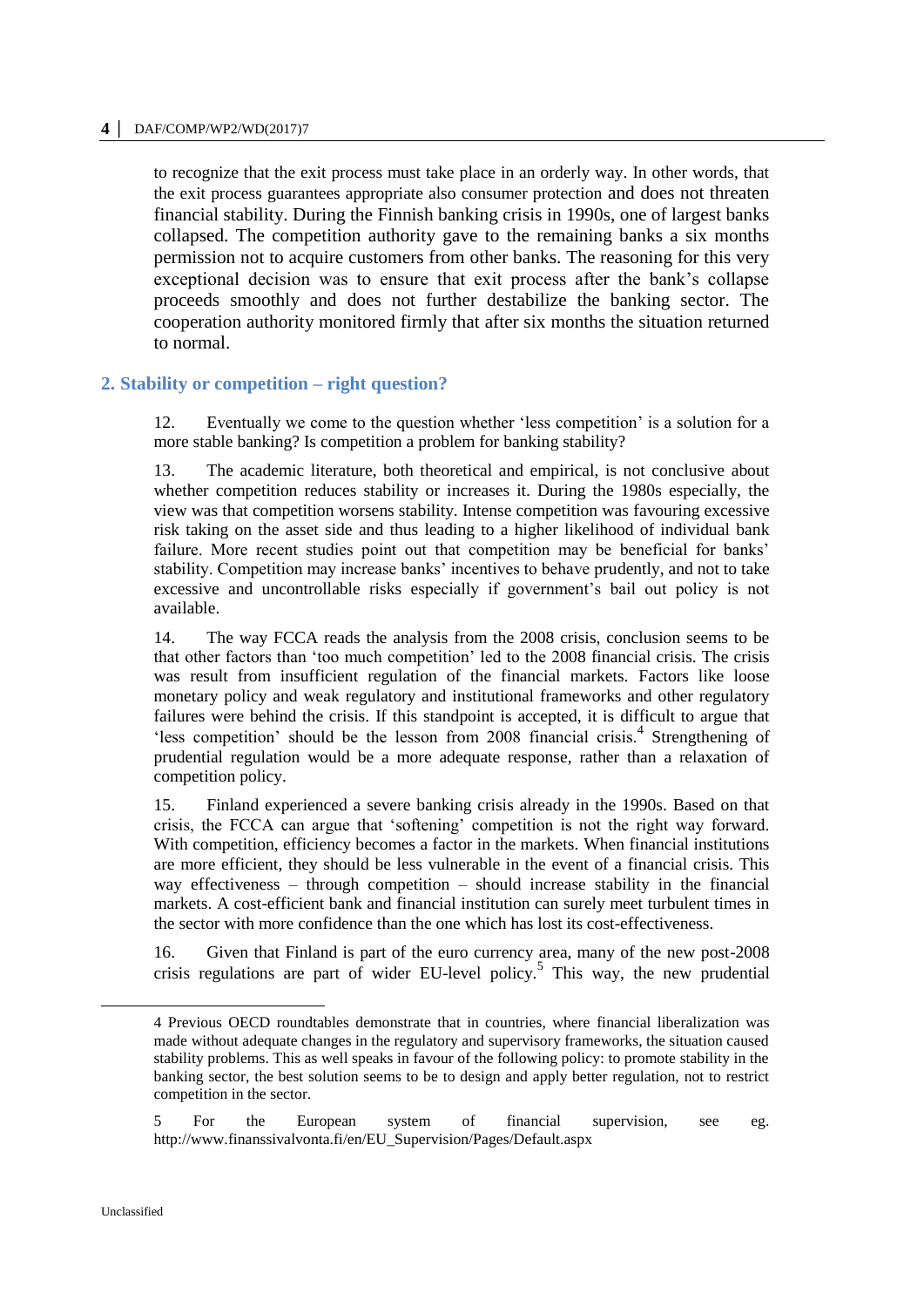regulations are not solely a national matter but part of wider EU-framework. Due to this, the powers of a national competition authority are also limited to intervene if anticompetitive prudential regulations are enacted. But even so, we can conclude that the prudential regulations of post-2008 crisis have not restricted the competition authority to enforce competition rules effectively. Policy or regulatory initiatives for 'stronger regulation' to improve banks' resilience, have not hindered efficient competition policy in the Finnish financial sector.

# **3. Cooperation in retail banking**

17. FCCA recognizes that 'banking' sector is made up of many diverse types of services and activities e.g. consumer lending, retail banking, wholesale banking and investment banking. All these sub-markets have unique features which may require different regulatory actions as well.

18. Retail banking is perhaps the most problematic area to promote competition. Unlike in wholesale and investment banking, in retail banking for household customers and SMEs, the geographic markets can often be local or regional. Thus, customers may have limited opportunities to acquire banking services outside their local area. Due to this, competition authorities' special attention has often been in retail banking. That applies also to the FCCA's priorities. In retail banking, also customers' switching costs can prevent competition working optimally.

19. In Finland, competition authority and financial regulator have good experiences promoting competition in this area. As the following cases demonstrate, they have also had similar philosophy towards competition.

20. The first case concerned competition in payment transactions, and specifically about so-called no-discrimination rule. This rule, set by number of credit and debit card companies, prohibited retailers/merchants from charging customers a fee for paying with a credit or debit card (issued by that debit or credit card company). In some cases, the rule also prohibited retailers/merchants offering discounts for cash payments. Discounts for cash customers were prohibited even when this customer had no debit or credit card at all.

21. Both the competition authority and the financial market regulator argued against this rule. Their rationale was that the rule is a competition restraint having negative effects on payment systems' competition process. They argued that no-discrimination rule hindered consumers to identify price differences of different payment methods and react to this information accordingly. As a result, consumers might favour 'disadvantageous' means of payment. The competition authority and the financial regulators lost the case. The consumer stakeholders and the courts cleared the rule on the basis that 'no-feepolicy' is in the interests of consumers.

22. The second case relates to an initiative in the Finnish Parliament, which aimed at setting a price cap and to regulate prices of some retail banking services. Both the competition authority and financial market regulator argued in the parliamentary hearing that price regulation is not the right tool to fix the problem of 'excessive prices'. Rather, both authorities argued that the best way to fix the pricing 'problem' would be to increase competition in the markets, lower retail customers' switching costs (to switch banks) and increase price information for customers (to make the 'right' switch). Here as well, competition and financial authority shared same concrete philosophy towards competition, arguing for more market-based solutions than regulatory ones.